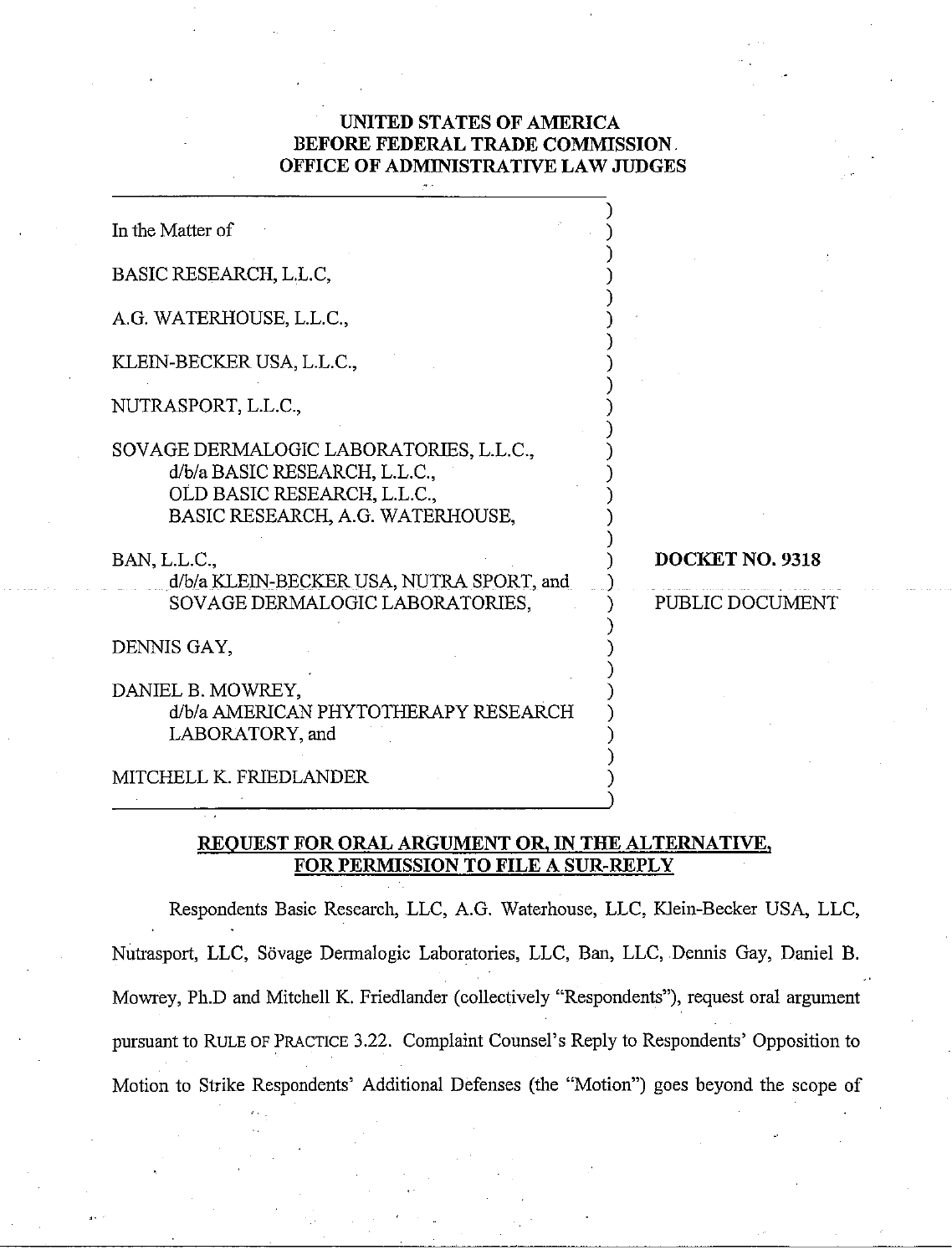Complaint Counsel's Motion and raises new issues, including (a) whether the FTC's Complaint truly alleges a falsity theory of liability—or whether the FTC is simply restating its position that Respondents allegedly do not have "competent and reliable scientific evidence" in support of their alleged claims *(see* Reply at *13),* and (b) whether the Commission's *Policy Statement on Advertising Substantiation* and the competent and reliable scientific evidence standard applied to dietary supplement and weight-loss claims constitute "final agency action" *(see* Reply at *9-10).*  The FTC's argument that its published *policjr decision* and *standard of liability* that form its substantiation program do not represent the "consummation" of the agency's decisionmaking process; that the rights and obligations of advertisers are not "determined" by the FTC's policy decision and advertising standard; and that "legal consequences" do not "flow" from the FTC's adoption of its substantiation doctrine and competent and reliable scientific evidence standard **is**  .<br>And serves a server of the server were also assume that the server of the server were also assume that the ser fallacious, particularly given that the Commission openly refused to modify its substantiation program in response to rulemaking petitions *(see* Reply st *6).* The controlling case is not *Ticor Title Inc., Co. v. FTC, 814 F.2d 731 (D.C. Cir. 1986), which did not concern the constitutionality* of the FTC's interpretation and implementation of its delegated authority under Section 5 and *12*  of the FTC Act, and where the majority of the panel did not agree with Justice Edwards' concurring opinion on the issue of finality. The controlling cases are *Abbott Laboratories* v. *Gardner, 387* U.S. *136 (1967)* and *Bennett* **v.** *Spears, 520* US. *154 (1997),* the Supreme Court cases followed by the D.C. Circuit decisions cited in Respondents' Opposition, *Appalachian Power Co. 17. EPA, 208* F.3d *1015* (D.C. Cir. *2000), McGlouth Steel Products Corp.* **v.** *Thomas, 838* F.2d *1317* (D.C. Cir. *1988),* and *Ciba-Geigy* v. *EPA, 801* F.2d *430* (D.C. Cir. *1986).* These cases make clear that the FTC's policy decisions and standards interpreting and implementing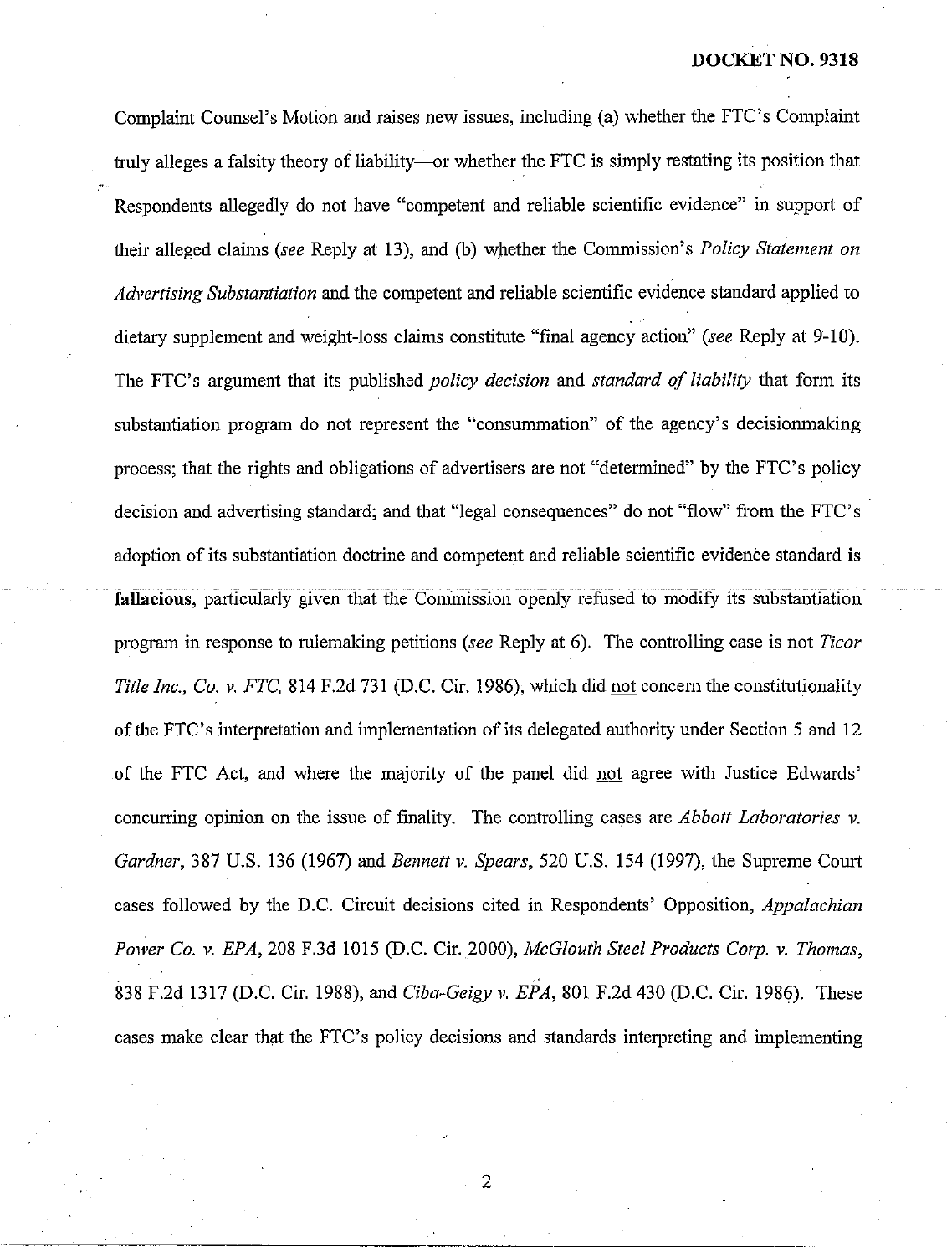the FTC's delegated authority under Sections 5 and 12 of the Federal Trade Commission Act constitute "final agency action" ripe for immediate review.

Complaint Counsel's Reply also does not address numerous points made by Respondents in their Opposition, including the fact that Complaint Counsel has not cited a single case considering the First and Fifth Amendment arguments raised by Respondents, let alone addressing the recent Supreme Court decisions cited by Respondents,<sup>1</sup> which have all but reversed *Central Hudson Gas & Elec. Corp. v. Public Serv. Comm'n*, 447 U.S. 557 (1980), the case which forms the cornerstone of the Commission's regulation of commercial speech, which includes protected speech. Complaint Counsel all but concedes that its substantiation program regulates protected speech, including potentially misleading speech. Complaint Counsel only argues that the prior restraint doctrine (or some other form of strict scrutiny) should not apply, ~- ~ ~~~ ~~ ~~ ~~~ ~ -~ ~ ~~~~~~ ~~ ~~ ~~~ ~~~~~~~~ but rather the *Central Hudson* intermediate scrutiny test should apply. *See* Reply at 13-14.

Moreover, Complaint Counsel does not cite a single case discussing Respondents' Circuit Court decisions *Pearson* **v.** *Shalala,* 146 F.3d 650 @.C. Cir. 1999), *American Home Prods Corp.*  **v.** *FTC,* 695 F.2d 681 (3d Cir. 1983), and *Women's Medical Center of Northwest Houston* v. Bell, 248 F.3d 411 ( $5<sup>th</sup>$  Cir. 2001), as this precedent applies to the FTC's regulatory scheme, which (a) deprives advertisers of the opportunity to judge their commercial speech against a quantifiable and measurable standard before speaking, and the opportunity to avoid coercive law enforcement action if, in hindsight, the FTC contends that the advertiser's speech was potentially misleading, (b) embodies a policy of suppressing, not correcting, potentially misleading speech,

3

<sup>&#</sup>x27; *Kolender v. Lawson,* 461 U.S. 352 (1983); *Zauderer* v. *Ofice of Disciplinary Counsel of Supreme Court of Ohio,* 471 U.S. 626 (1985); *Ibanez v. Florida Department of Business and Professional Regulation,* 512 U.S. 136 (1994); 44 *Liquormart, Inc. v. Rhode Island,* 517 U.S. 484 (1996); and *United States v. Playboy Entertainment Group, Inc.,* 529 U.S. 803 (2000).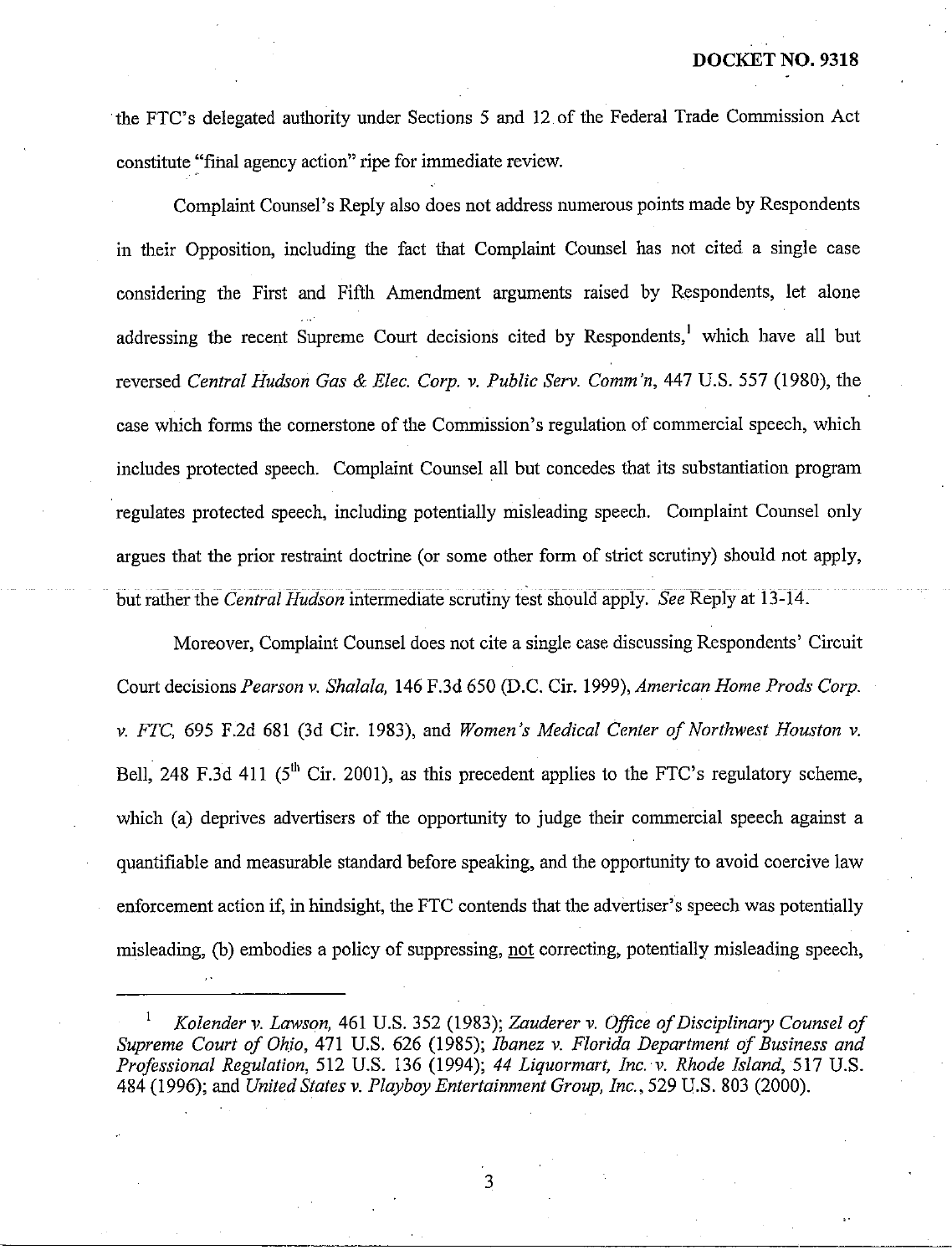thus having the same infirmity as the pre-approval scheme held unconstitutional in *Pearson,*  without the benefit of protecting consumers, and (c) relies upon ihe after-the-fact opinions of third parties in applying the FTC's intentionally vague and ambiguous regulatory scheme. In each one of the cases cited in Complaint Counsel's Motion, the Circuit Courts expressly limited their holding to the particular cease and desist order at issue-which is apparently why Complaint Counsel in its Reply resorts to citing *the Commission's own refusal* to comply with the holding in *Pearson* as the sole authority for Complaint Counsel's argument that *the Commission's regulatory scheme* is "different" and constitutional *(see* Reply at 6). As plainly pointed out in Respondents' Opposition at page 13, Complaint Counsel's cases, *Bristol-Meyers Co.* **v.** *FTC,* 738 F.2d 554 (2nd Cir. 1984), *Thonzpson Medical Co.,* 791 F.2d 189 @.C. Cir. 1986) and *Sterling Drug, Inc. v. FTC*, 741 F.2d 1145 (9<sup>th</sup> Circ. 1984), are easily distinguished. ma *steru*<br>~ ~ ~ ~ <del>p</del>

Respondents respectfully request the opportunity to address these and other arguments . . made by or omitted in Complaint Counsel's Reply. Respondents believe that oral argument is necessary and appropriate to fairly resolve Complaint Counsel's Motion, and will benefit and assist the Court in its resolution of (a) whether it has the authority to resolve the substance of Complaint Counsel's effort to strike Respondents' Constitutional and APA defenses, (b) whether Respondents' Additional Defenses are procedurally "invalid" or "untenable" as pled, and if so, (c) whether Respondents are entitled to leave to amend any stricken defense. Alternatively, if the Court does not wish to have oral argument, Respondents' respectfully request the opportunity to file a sur-reply within five (5) business days following entry of an order granting this request. Respondents incorporate by this reference the authority cited and reasoning relied upon by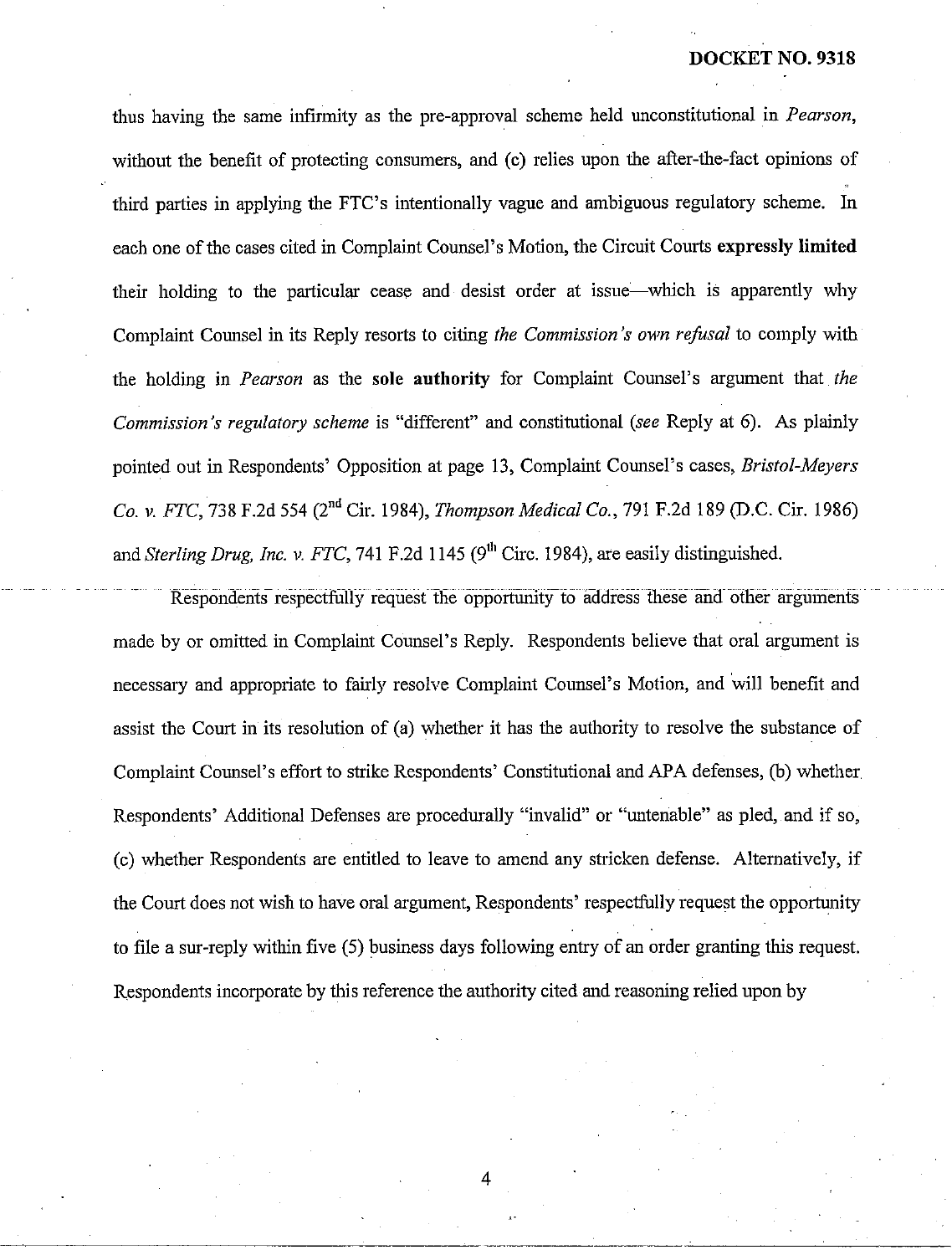Complaint Counsel in moving for the opportunity to file a Reply as further support for Respondents' instant request for oral argument or opportunity to file a sur-reply.

5

Respectfully submitted,

Jeffrey D. Feldman Gregory L. Hillyer Christopher P. Demetriades FeldmanGale, P.A. Miami Center, 19<sup>th</sup> Floor 201 South Biscayne Blvd. Miami, Florida 33 13 1 Tel: (305) 358-5001 Fax: (305) 358-3309

Attorneys for Respondents Basic Research, LLC, A.G. Waterhouse, LLC, Klein-Becker USA, LLC, Nutrasport, LLC, Sövage Dermalogic Laboratories, LLC and Ban, LLC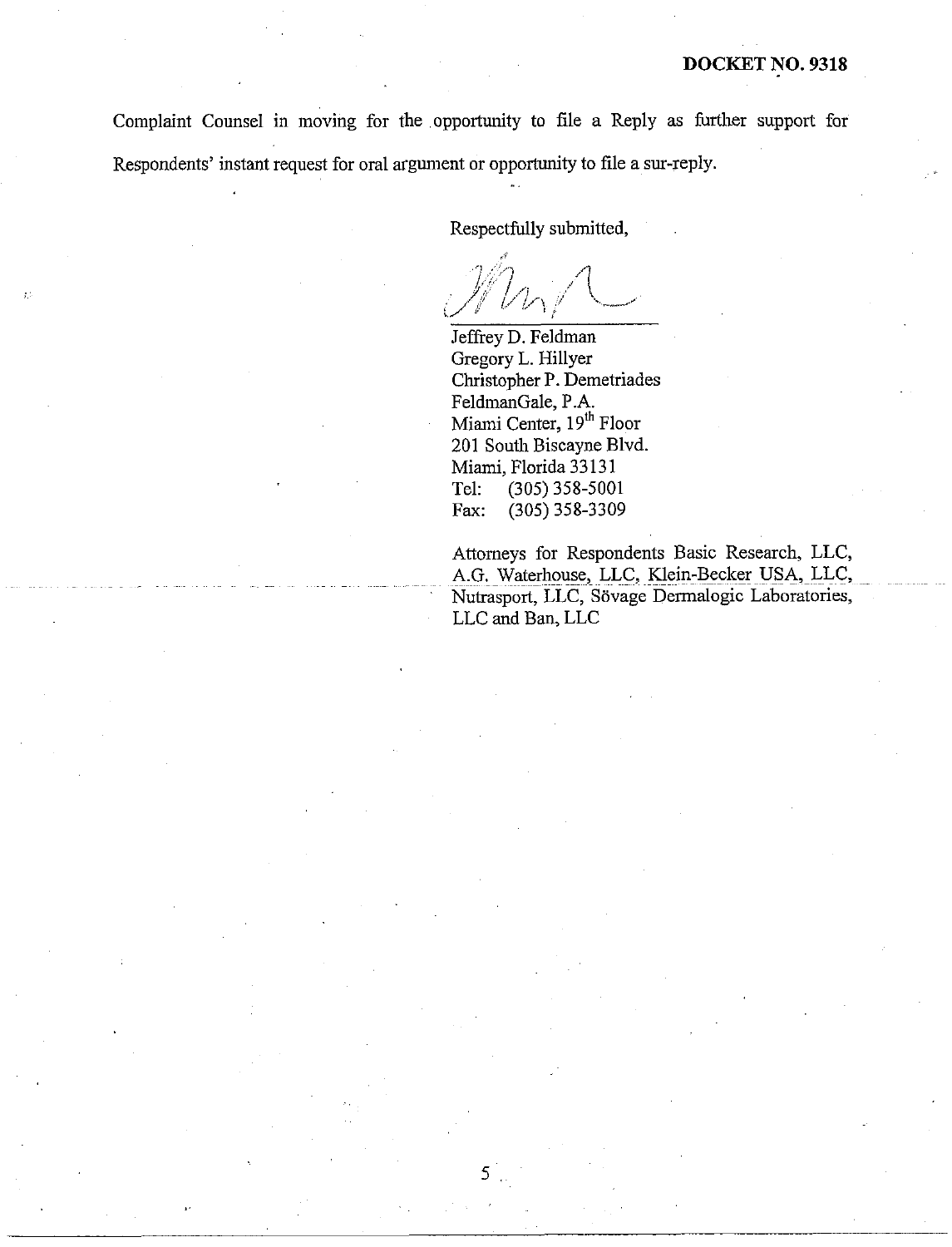## **CERTIFICATE OF SERVICE**

I HEREBY CERTIFY that a true and correct copy of the foregoing was provided to the following parties this  $\hat{\mathbb{Z}}$  th day of September, 2004 as follows:

(1) One (1) original and one (I) copy by Federal Express to Donald S. Clark, Secretary, Federal Trade Commission, Room H-159,600 Pennsylvania Avenue, N.W., Washington, D.C., 20580;

(2) One (1) electronic copy via e-mail attachment in Adobe<sup> $\mathbf{0}$ </sup> ".pdf" format to the Secretary of the FTC at Secretary@ftc.gov;

(3) Two (2) copies by Federal Express to Administrative Law Judge Stephen J. McGuire, Federal Trade Commission, Room H-104, 600 Pennsylvania Avenue N.W., Washington, D.C. 20580;

(4) One (1) copy via e-mail attachment in Adobe  $\mathscr{B}$  ".pdf" format to Commission Complaint Counsel, Laureen Kapin, Joshua S. Millard, and Laura Sclmeider, all care of lkapin@ftc.gov, imillard@ftc.gov; rrichardson@ftc.gov; Ischneider@,ftc.gov with one (1) paper courtesy copy via U. S. Postal Service to Laureen Kapin, Bureau of Consumer Protection, Federal Trade Commission, Suite NJ-2122, 600 Pennsylvania Avenue, N.W., Washington, D.C., 20580:

(5) One (1) copy via U. S. Postal Service to Elaine Kolish, Associate Director in the Bureau of Consumer Protection, Federal Trade Commission, 600 Pennsylvania Avenue, N.W., Washington, D.C. 20580

(6) One (1) copy via United States Postal Service to Stephen Nagin, Esq., Nagin Gallop & Figueredo, 3225 Aviation Avenue, Suite 301, Miami, Florida 33 13 1.

(7) One (1) copy via United States Postal Service to Richard Burbidge, Esq., Jefferson W. Gross, Esq. and Andrew J. Dymek, Esq., Burbidge & Mitchell, 215 South State Street, Suite 920, Salt Lake City, Utah 841 11, Counsel for Dennis Gay.

(8) One (1) copy via United States Postal Service to Ronald F. Price, Esq., Peters Scofield Price, A Professional Corporation, 340 Broadway Centre, 111 East Broadway, Salt Lake City, Utah 84111, Counsel for Daniel B. Mowrey.

(9) One (1) copy via United States Postal Service to Mitchell K. Friedlander, 5742 West Harold Gatty Drive, Salt Lake City, Utah 841 11, Pro Se.

6